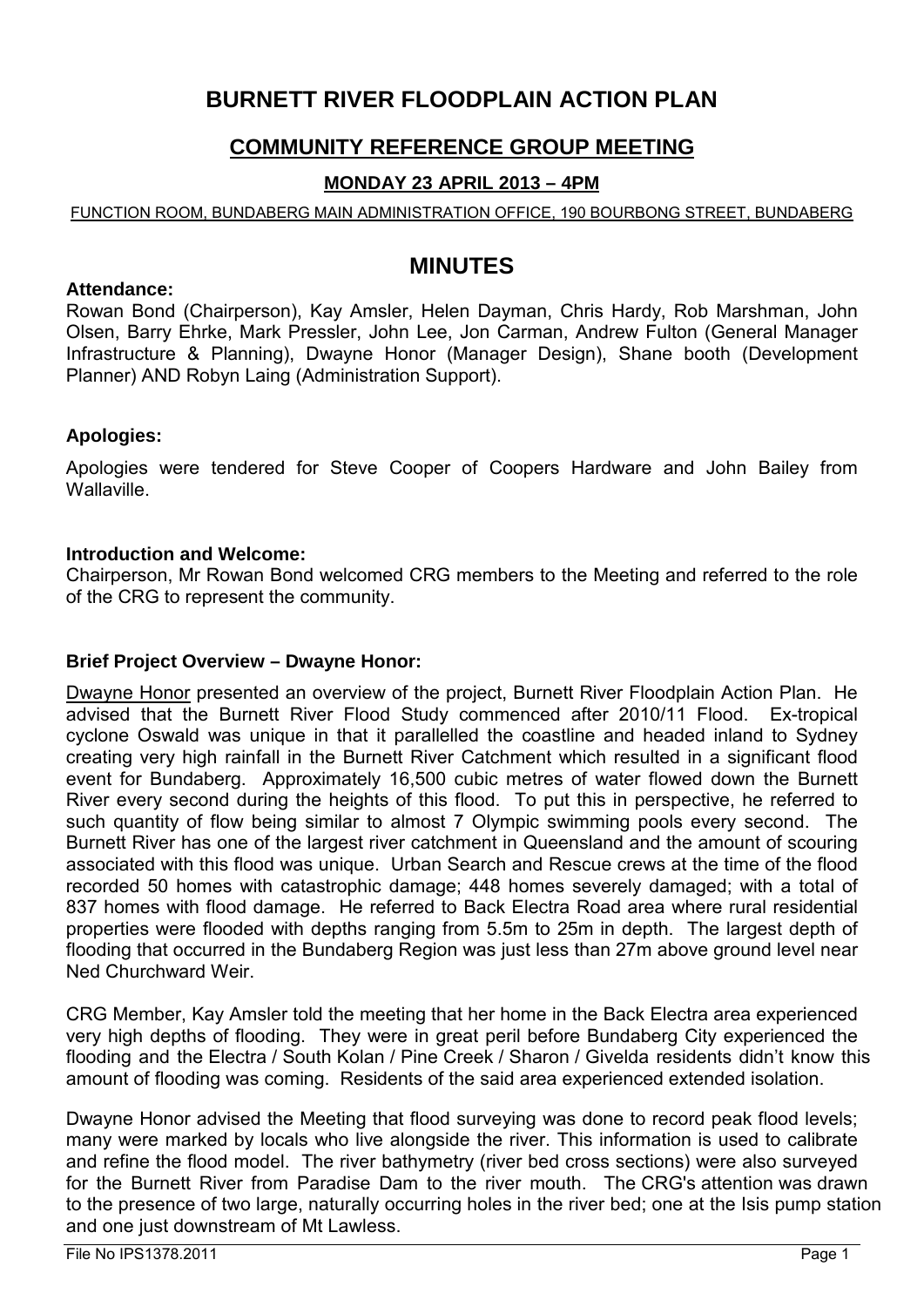Dwayne Honor showed the Meeting a comparison of the river bed level after the 2010/11 flood versus the 2013 flood. This comparison showed deep scouring of the river bed and some sedimentation areas along the River. He stated that approximately 3,500,000m<sup>3</sup> of sediment had been removed from the river bed between Ben Anderson barrage and the Port as a result of the 2013 flood causing significant bank slumping and destabilisation; some sections are now much deeper.

Dwayne Honor further stated that the flood modelling allows us to measure flood depths, velocities, hazards and shear stress to show where scouring might occur. It shows breakouts, bypasses and backwaters for different flood scenarios. The model is calibrated with data from peak flood levels of actual historic flood events of 1942, 1971, 2010, 2011 and 2013.

CRG Member, Helen Dayman stated that 2008 flood was missing from the calibration. This flood may not have had much affect in Bundaberg City but it had affected her area at Goodnight Scrub. Since Paradise Dam was built there has been frequent flooding. She explained the periods of isolation for different flood events; from 2 – 3days for small floods and up to 3-5 weeks for the 2010/11 and 2013 flood. She pointed out that these smaller floods are insignificant by the time they reach Bundaberg City but it is important to take into consideration the affect these smaller floods have in her area.

There was discussion regarding the areas quick to flood ie Perry River Bridge, Booyal Causeway, St Agnes Bridge, Currajong Creek area. It was noted that there was no historically recorded peak flood level data for the Perry River from the Bureau of Meteorology. Dwayne Honor further stated that if the flood model can replicate the bigger moderate to major floods then it should be able to replicate the lower floods that are affecting these rural areas. The Mt Rawdon area had very high rainfall and additional gauges and upgrades will be done in this area in coming months.

CRG Member, Jon Carman referred to the affect of river flooding on the boating community. Dwayne Honor likened Paradise Dam to a giant measuring jug which tells us what is coming our way. Burnett and Kolan River floodplains join at Moore Park. Council learnt after 2010/11 floods, that it needed to acquire an understanding of the relationship between rain gauges at Paradise Dam and Walla and the respective flooding to the City which led to regression analysis to determine this flood level relationship of key river gauges to Bundaberg. Council has also developed mapping to show at what point on the Bundaberg gauge the flood affects individual properties. He also stated that on average it takes 24 hours for flood waters to reach the City from Paradise Dam and 17 hours from Walla.

CRG member, Kay Amsler pointed out that her area at Pine Creek / Back Electra had less warning time before flooding and that her community needed to understand this. Her community needs to not only understand the relationship between gauge levels and flood levels of the properties but also the roads for evacuation purposes. She stated that phones do not work in her area and that there is no access to help other than what they can do for themselves. There is no help from emergency services owing to isolation. CRG member, Helen Dayman stated that it was the same in her area at Goodnight Scrub and that residents had to take note of the rainfall at Monto and Mundubbera which provides approximately 24 hours notice to prepare for evacuation or isolation.

On the lower Burnett, the flood warning system will be upgraded from Woongarra Pump Station to Mt Lawless, St Agnes, Perry River in November 2013 ready for the next wet season. Currently, there is no redundancy if Telstra IP networks fail. With the proposed upgrade the rain gauges will be linked to the Bureau of Meteorology's ALERT technology which is a VHF radio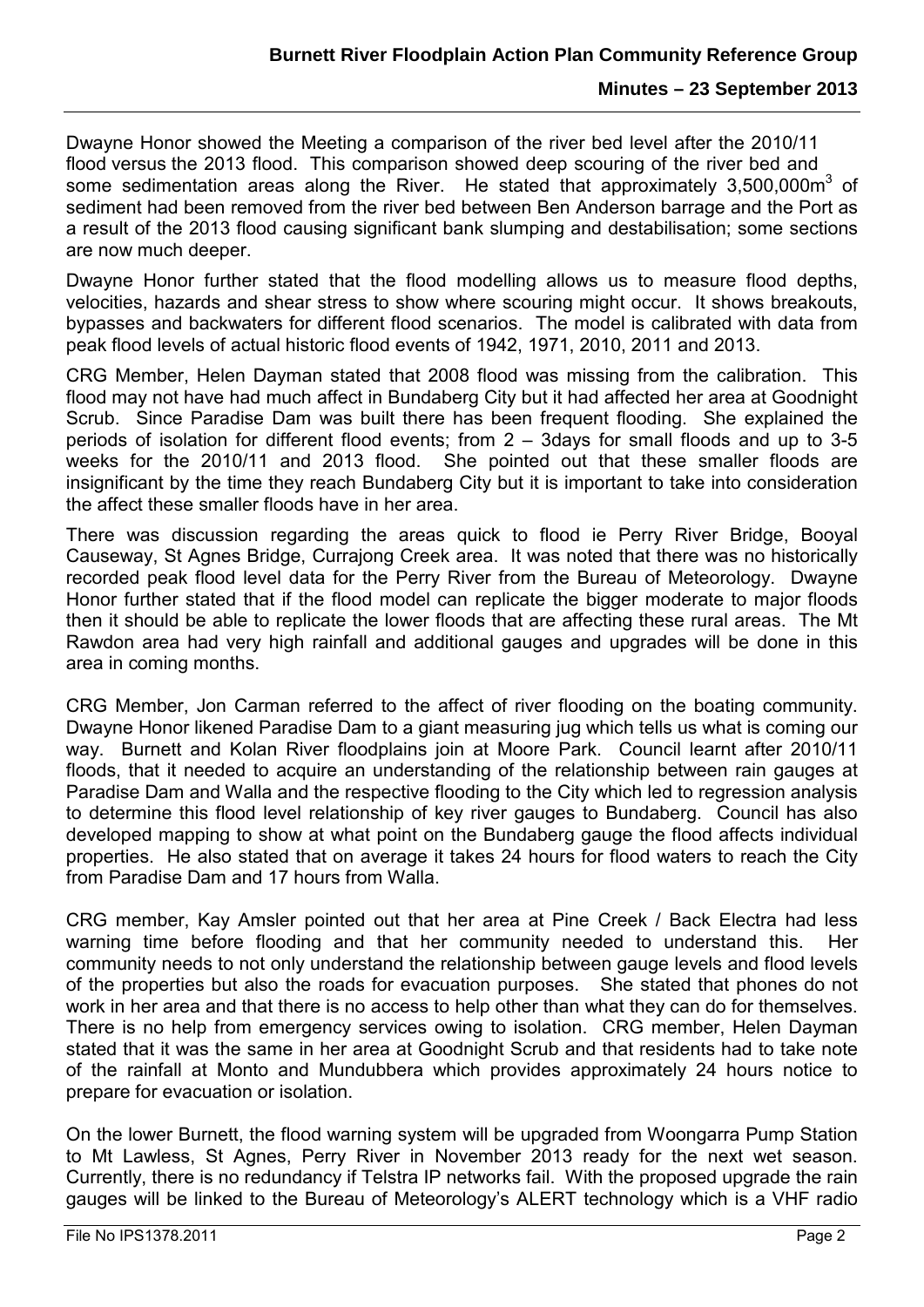network. All information will be streamed real time to the main administration building of Bundaberg Regional Council at the same time as the Bureau of Meteorology. An additional 6 rain gauges will be installed in the lower Burnett River catchment as part of this upgrade. This upgrade will help with flood warning across the lower Burnett and also includes the Paradise Dam gauge.

Dwayne Honor further advised the Meeting that the flood model accurately predicts the behaviour of flooding in the lower Burnett and allows Council to undertake 'what if' scenarios. The flood model is now ready to assess flood risks and impacts to assist with identifying the top five flood resilience options to be submitted to the State Government by December. Detailed engineering assessment will be undertaken in the first half of 2014 on these five options.

CRG Member, John Olsen pointed out that there were two different issues to be considered: risk of life and property; and flood resilience options.

Dwayne Honor stated that Council's window of opportunity to acquire funding support for flood resilience options was closing by the month which is why Council is running all aspects of the project in parallel to meet the State Government's December timeline. The five options could include projects like raising of homes, communication and upgrades of early flood warning systems and infrastructure to improve flood resilience.

CRG Member, Kay Amsler asked if Council was undertaking 'what if' models of Paradise Dam failing and Dwayne Honor stated that a State Government report was expected soon on the Paradise Dam. Andrew Fulton stated that one of the options to be investigated was whether Paradise Dam could be extended to act as a flood mitigation dam. The meeting noted that Paradise Dam was on a permanent release as there are no flood gates on this dam.

CRG member, Rob Marshman asked regarding the capacity of Paradise Dam and Dwayne Honor advised that Paradise Dam had a capacity of just over 300,000 ML and that about ⅔ of Paradise Dam's total storage capacity was reached in one hour of inflow during the 2013 disaster.

CRG member, Barry Ehrke pointed out that the Government may not fund what we identify as the top five options. Chairman, Rowan Bond stated that it was unlikely that both the CRG and the appointed Technical Working Group was going to come up with same top five options. Andrew Fulton advised the Meeting that the Minister was aware that this CRG had been appointed and its purpose. Rowan Bond further stated that this CRG will submit a report to Council in December 2013 clearly identifying the community's top five flood resilience options. Individually, he stated, we have a responsibility to interact with our community. Any option is considered however, left field ideas will naturally fall off as we go through this process. Barry Ehrke asked that it be made very clear to the community that this report is only the community's recommendation of what the top five options should be and not necessarily what is submitted to the Government for funding.

### **Proposed Timeline:**

Chairman, Rowan Bond stated that he would like the third meeting to be held in mid November and call a fourth meeting for December so there is clear direction from the CRG for that final report to Council.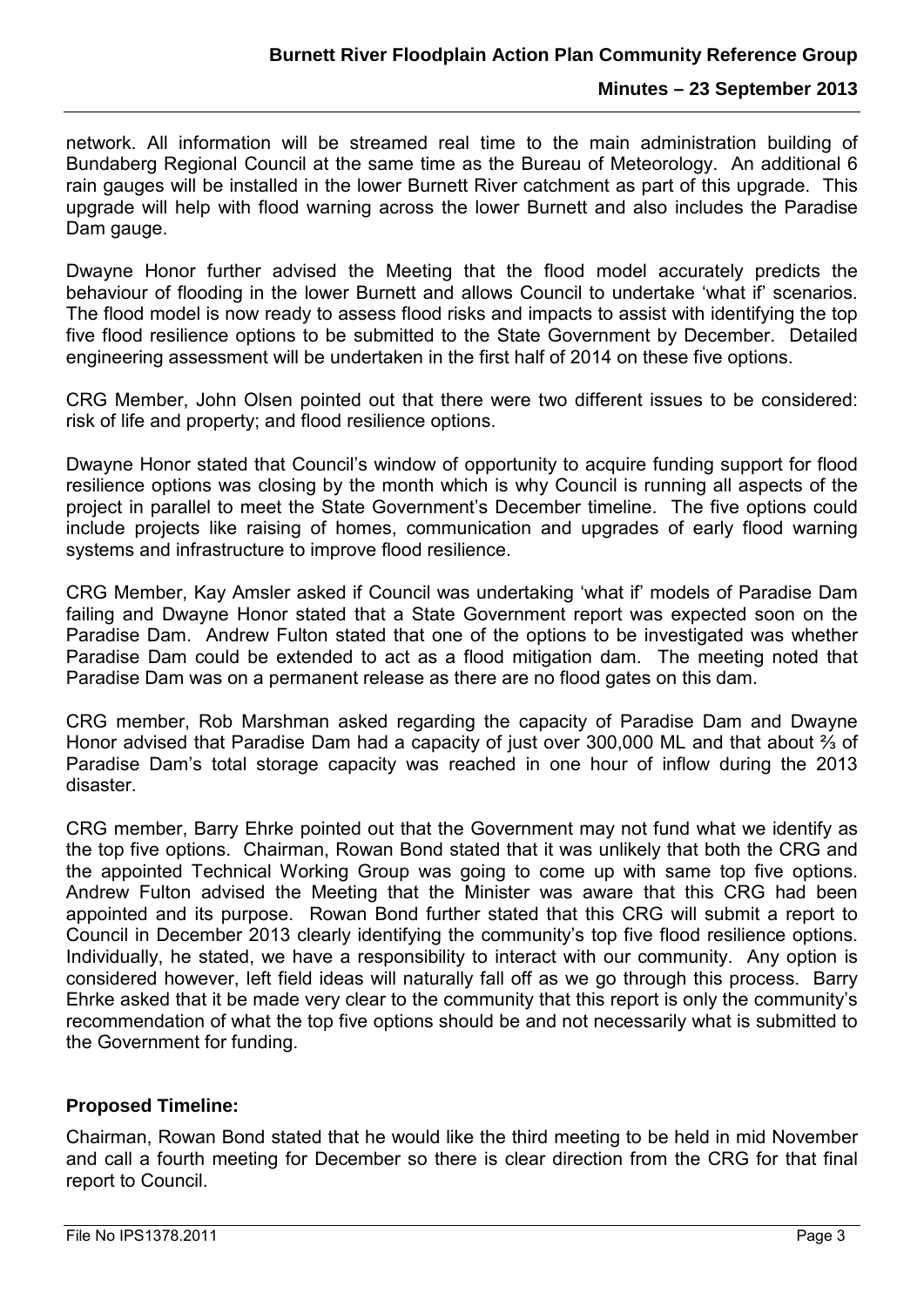A Media Statement outlining to the community the various members comprising the CRG was passed around for perusal by the CRG Members.

#### **Terms of Reference:**

Chairman, Rowan Bond asked if everyone had closely read the Terms of Reference and sought discussion on the role of a CRG member. He referred to his role as the Chair and asked for general agreement or proposed changes.

#### *CRG Members, Jon Carman and Helen Dayman moved that the Terms of Reference, as tabled at the Meeting, be accepted.*

#### *The motion was put and carried.*

#### **Media Protocol:**

CRG Member, Helen Dayman referred to the tabled media protocol and asked how this worked with passing information back and forth between members of the community and the CRG members. She sought clarification to see if there were any restrictions on what the CRG could give out to the community.

Chairman, Rowan Bond stated that the intention of the media protocol was to ensure a standard message goes out from this group. Should any CRG member wish to make media statements, it should be made clear that it was a personal statement and not a statement of the CRG group. He clarified by stating that our main role is to get information to and from the community via our networks (ie using community newsletter) and that there were no restrictions on seeking information from our community. If there is descent within this group, then that discussion should be within this group, not with the media.

CRG Members, Chris Hardy and John Olsen expressed concern regarding the media protocol preventing them from speaking as they saw fit. Chris Hardy raised the matter of resigning from the CRG. Chris Hardy referred to her efforts on the flood mitigation group and the Chairman, Rowan Bond asked Chris Hardy to submit this information collected from the recent meetings and other information gathered since the 2013 flood to this CRG for inclusion in the community consultation process. He stated that this was valuable information that the CRG should process. CRG Member, John Olsen stated that he would resign immediately if he could not speak his own personal opinion and Rowan Bond assured CRG members that everyone would have a fair say in this meeting and that he encouraged everyone to speak. He further stated that the CRG would be operating independently from Council.

#### *CRG members, Jon Carman and Rob Marshall moved that the media protocol be accepted.*

#### *The Motion was put and carried.*

The Chair allowed further discussion to take place during which various CRG members encouraged Chris Hardy to refrain from resigning and remain on the CRG. Chris Hardy stated that she represented the people who tried to make a difference from 2002. Chris and her friends have already submitted their flood ideas and it is well known what they want. Chairman, Rowan Bond stated that this CRG really needs your input in view of your extensive community